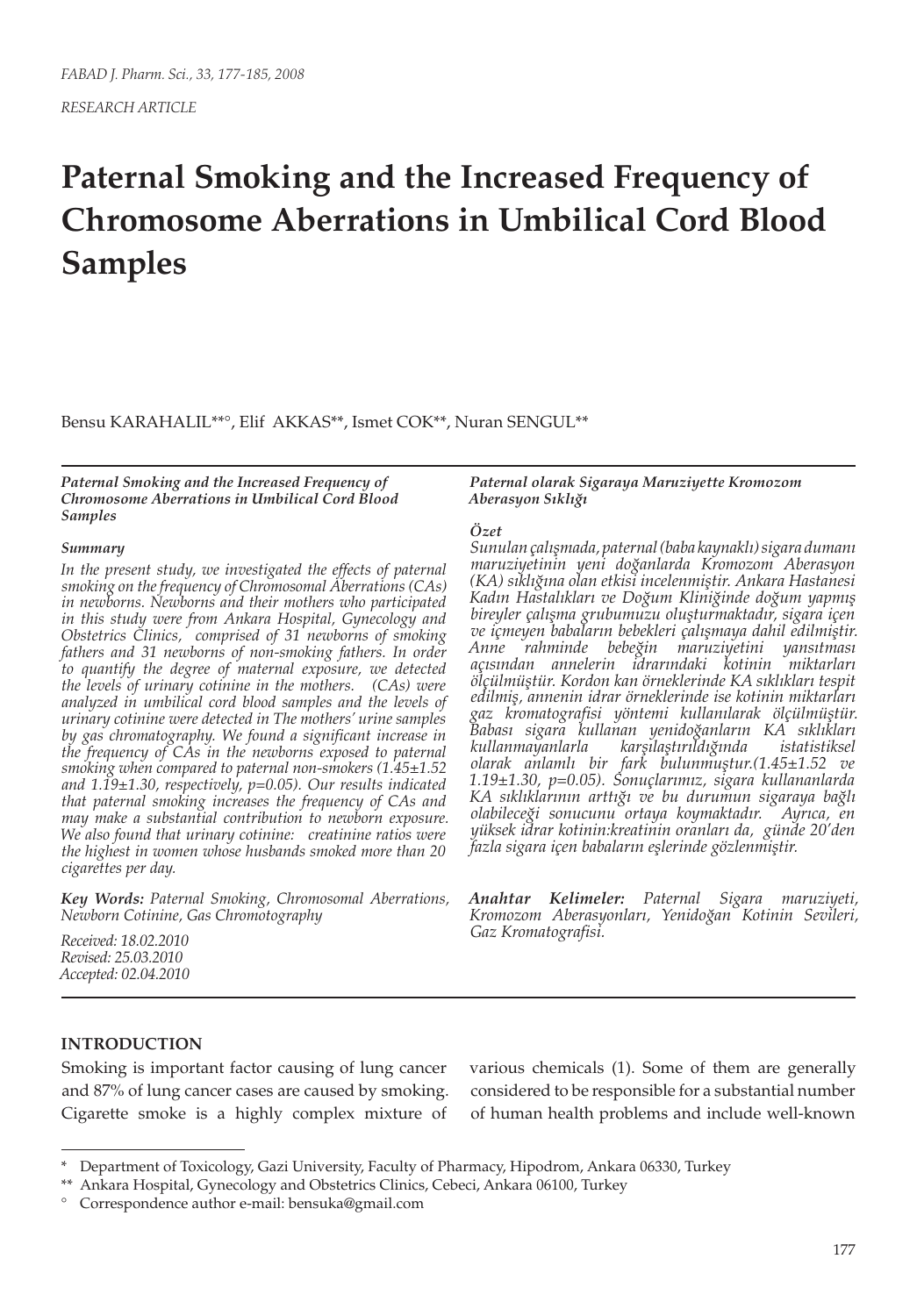carcinogenic agents (2). Many carcinogens, cocarcinogens and mutagens are direct DNA damaging agents and cause changes in DNA. These changes are an integral part of neoplastic development (2).

Exposure to cigarette smoking has been linked to numerous adverse health outcomes in young children, ranging from prematurity and increased infant mortality to higher rates of asthma and sudden infant death syndrome (3). Up to 20% of pregnant women smoke and there is indirect evidence that certain tobacco-specific metabolites can cross the placental barrier and are genotoxic to the fetus (4). Newborns of smoking mothers have elevated frequencies of HPRT mutants, translocations, and DNA strand breaks. Paternal exposure may also affect the fetus in terms of chromosomal damage. Sperm of smokers have elevated frequencies of aneuploidy, chromosomal changes, DNA adducts, strand breaks, and oxidative damage (5). Chromosomal Aberrations (CAs) are generated by breakages and exchanges of chromosomal material that have been fixed in the genome (6). The study of the frequency of CAs in peripheral blood lymphocytes is a sensitive assay for detecting exposure to mutagens and carcinogens and is frequently applied in the situations of suspected genotoxic exposure. Consistent CAs is observed not only in rare tumor types but also in the relatively common lung, colon, and breast cancers(7). El-Zein et al. evaluated 22 lung cancer patients and 35 controls to determine whether the frequency of CAs was significantly associated with specific clinical variables such as the histological type, grade and stage of the tumors. Their results indicated a significant linear increase ( $p = 0.01$ ) in the level of breaks with respect to the grade of the carcinoma (8). Some studies were found that the increased frequency of CAs in peripheral blood lymphocytes is a predictor of cancer, but further data are needed to better characterize CA as a marker of cancer risk (2,9).

In this study we used cord blood samples from newborns to investigate whether there are any effects of paternal smoking on the frequency of CAs of the offspring. In order to quantify the maternal exposure to secondhand smoking from their husbands we collected urine samples from mothers and analyzed the levels of cotinine in mother's urine. Cotinine, the major metabolite of nicotine, can be measured in saliva or urine and is a commonly used biochemical indicator of smoking status. The urinary cotinine level in newborns was lower than that of their mothers (10).

## **MATERIAL AND METHODS Subjects**

Newborns and their mothers who participated in this study were from Ankara Hospital, Gynecology and Obstetrics, comprised of 31 newborns of smoking fathers and 31 newborns of non-smoking fathers from January to August 2005. This study was approved by the Local Ethics Committee. Mothers were informed and their consent was obtained before enrollment. The mothers were interviewed before delivery, using a standardized questionnaire to obtain their husbands' smoking history including the number of cigarettes smoked per day and the duration of smoking and to cross-examine environmental tobacco smoke exposure (other people's tobacco smoke except for parental smoking) of mothers.

# **Lymphocyte cultures and chromosomal aberration scoring**

Umbilical cord blood samples were taken from the funiculus at the end of delivery and processed immediately. One ml of heparinized umbilical cord blood was collected from each newborn. Cultures were established for 48h at 37°C using TC 199 Medium (Biological Industries, Cat. No.01-106-1B) plus 25% Fetal Calf Serum (FCS, Biological Industries, Cat. No.04-001-1B). The cells were stimulated with 2% phytohaemaglutinin (PHA-L Biological Industries Cat. No. 12-006 1H) and colcemid (Biological Industries Cat. No. 12-004-1B) was added at a final concentration of  $1\mu$ g/ml for the last 3h. Cells were harvested, lysed by exposure to a hypotonic solution of 75 mM potassium chloride (KCl) (Merck), and fixed with methanol and acetic acid in the ratio 3:1 (11) . A total of 100 cells were analyzed from each newborn using x100 (magnification) oil objective on a Zeiss Axioskop microscope.

The following types of aberrations were observed during the analysis: (1) chromosome break; (2)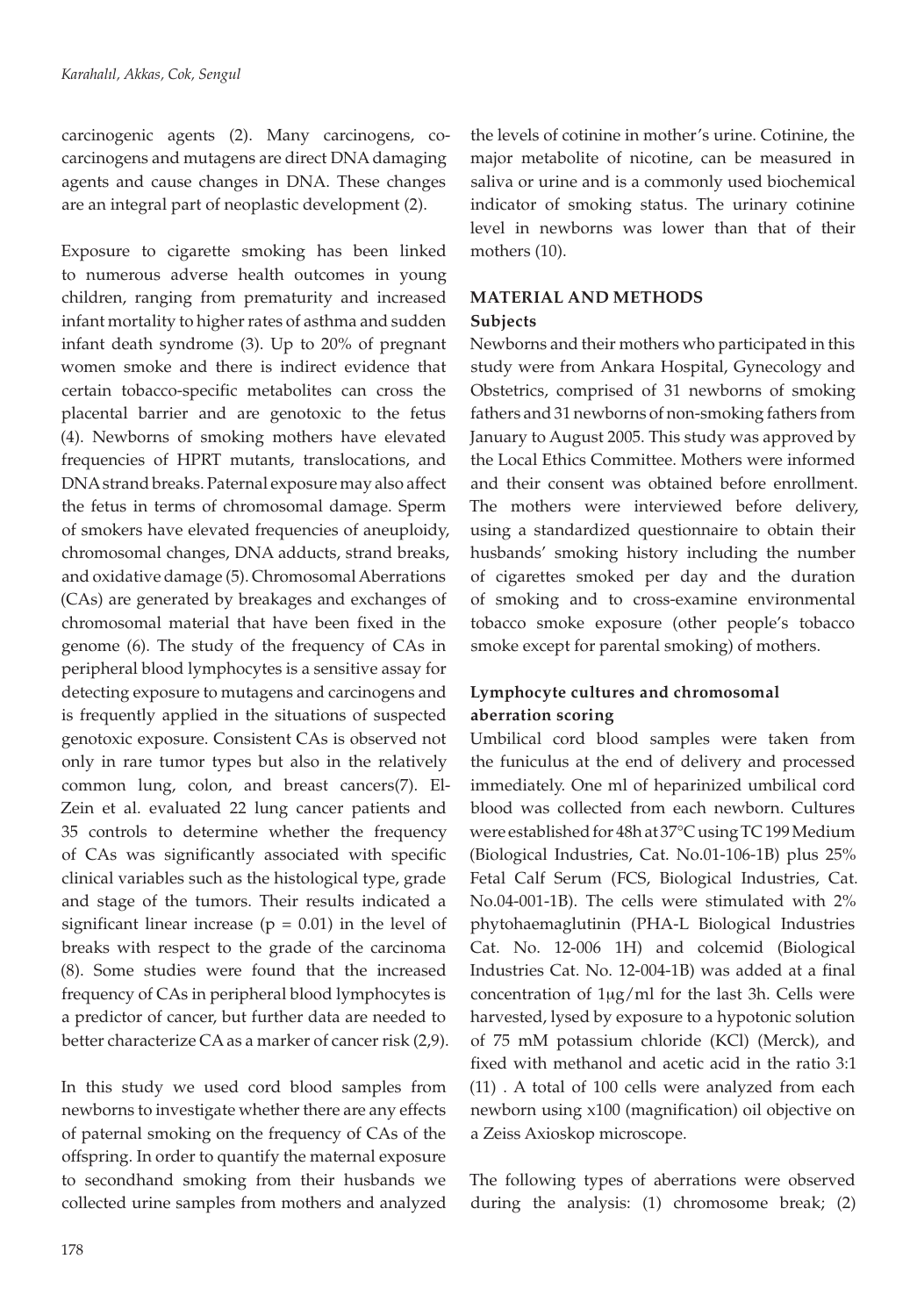chromosome gap; (3) chromatid break; (4)chromatid gap; (5)acentric fragment (a pair of chromatids without a centromere); (6) minute, (7) dicentric and (8) ring.

## **Measurement of urinary cotinine levels by gas chromatography (GC)**

Spot urine samples were collected from mothers because some parents refused to allow sample collection from the newborns and most of the newborns failed to produce urine for analysis. It was so difficult to collect urine samples from newborns. Cotinine in urine samples was extracted by Beckett and Triggs method with slight modifications (12). Urine samples were stored at –20°C until GC analysis was conducted. The stored urine samples were left to defrost, homogenized and kept 30 min at room temperature. After adding quinoline as an internal standard (50  $\mu$ g/ml), 5 ml of urine was mixed with 0.5 ml 5 N ammonium hydroxide in a glass tube. The solution was extracted with 4x5 ml of dichloromethane. The combined dichloromethane extracts were passed through anhydrous sodium sulfate to remove the moisture. After centrifugation in 1000 rpm for 10 min, the organic phase was concentrated to  $100 \mu l$  and  $1 \mu l$  was injected into the gas chromatograph.

Gas Chromatography (GC) analysis was carried out in a Hewlett-Packard Model 5890 gas chromatograph equipped with a Flame Ionization Detector (FID) and a HP 3396 integrator. Chromatographic determination of cotinine was carried out using a 25 m x 0.2 mm fused silica capillary column HP-Ultra 1 from Hewlett-Packard. The operating conditions were as follows: injector temperature 250 °C; detector 250 °C; column 110 °C hold 13 °C/min to 220 °C; 1/30 split ratio. Peak areas were used as the basis for quantification. A spiked quality control sample was used. Spiked samples were analyzed to provide a quality control for analysis (13).

Creatinine was measured by a spectrophotometre on all urine samples to correct for the dilution of the urine. Cotinine levels were expressed in micrograms/ ml (14).

## **Statistical Analysis**

Data were shown as mean± standard deviation. Statistical analyses were performed through Student's t-test. Correlation was assessed by Spearman's rank test  $(p=-0.04)$ . A p value less than 0.05 was considered statistically significant

## **RESULTS**

In the present study, all mothers stopped smoking during their pregnancy. The mean age of the mothers was 28.4±4.9 years (range 20–38). There was no significant difference between the mothers' ages (p>0.05). 45.2 % of the fathers always smoked in the presence of mothers (in the same room) and most of the fathers smoked more than 10 cigarettes per day. Of the two important factors of the research, the number of the cigarettes smoked by the fathers is one, and the mothers' and fathers' being in the same room during the fathers' smoking period was another. To detect the mother's exposure (excluding secondhand smoking from their husband), mothers were asked to be exposed to environmental tobacco smoke. If there was exposure, they were marked as 'passive smoker'.

Table 1 demonstrates age, smoking status, the types of CAs, the frequencies of CAs and the levels of urinary cotinine of mothers exposed to paternal smoking and the types and frequencies of CAs of newborns that were not exposed to paternal smoking were also shown in Table 2. The mean frequency of CAs (mean±SD) for 31 newborns of smoking fathers and 31 newborns of nonsmoking fathers are shown Table 3. The mean frequency of CAs (mean±SD) in the newborns of the fathers who smoked during the wife's pregnancy were significantly higher than those of the newborns whose fathers did not smoke (1.45±1.52 and 1.19±1.30, respectively, *p*=0.05). Our results demonstrated that paternal smoking induces the frequency of CAs.

We also measured the levels of urinary cotinine in the mother's urine to confirm their exposure, and therefore the fetus' exposure, to the paternal smoking. We found that the average cotinine: creatinine ratio for all mothers enrolled in this study was 40.2 µg/ ml. Spearman's rank correlation was calculated to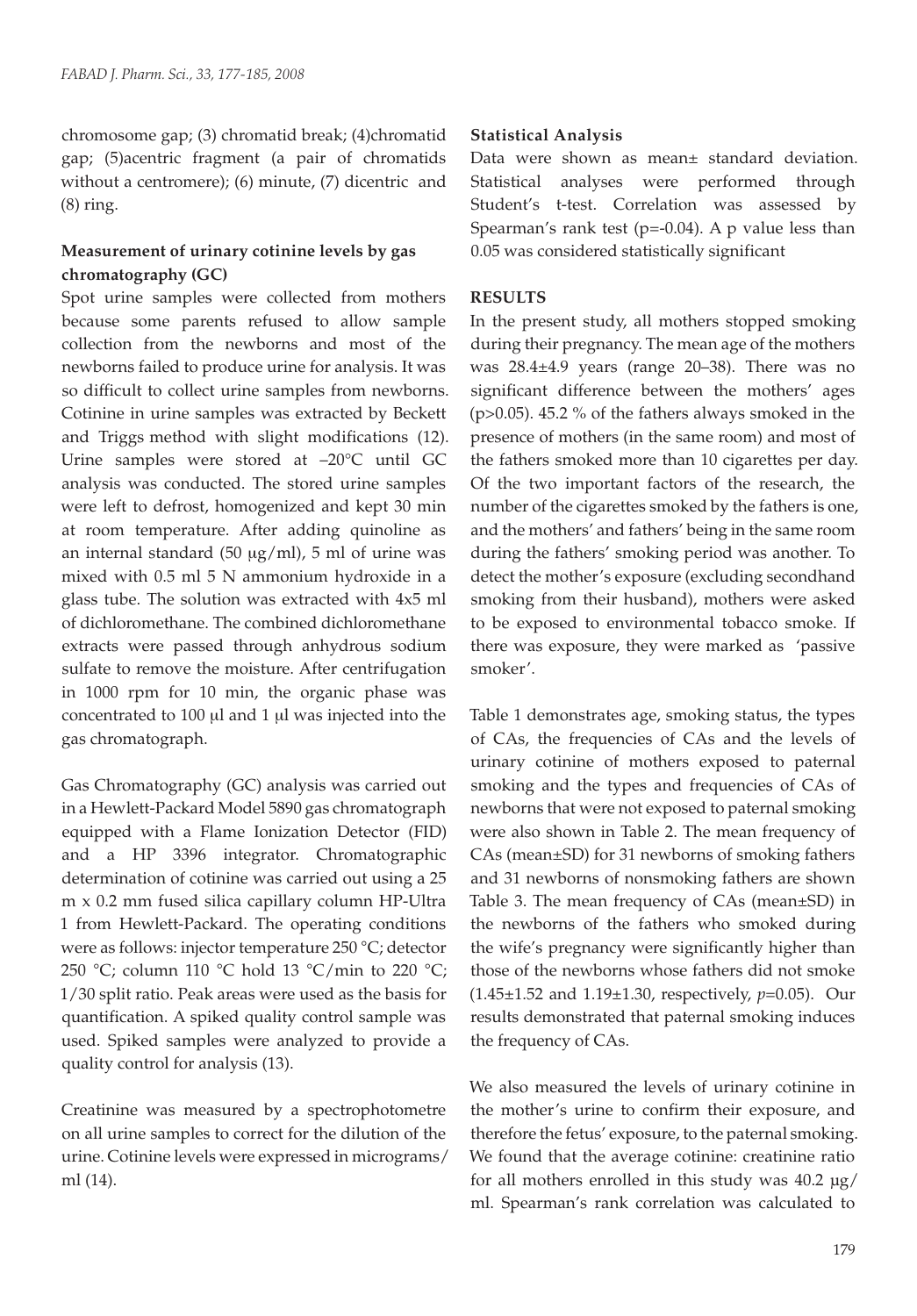| Table 1. Smoking status, types and frequencies of CAs of newborns and levels of urinary cotinine of mothers exposed to |  |
|------------------------------------------------------------------------------------------------------------------------|--|
| paternal smoking                                                                                                       |  |

| No             | Mother's<br>Age |           | <b>Smoker Status for Fathers</b><br>Cigarettes/day Duration of<br>smoking<br>(year) | Passive<br>Smoking<br>YN | Levels of urinary<br>cotinine of mothers<br>$(\mu g/ml)$ | %CA              | G                | CB               | AF           | $\mathbf R$  | M            | DC           |
|----------------|-----------------|-----------|-------------------------------------------------------------------------------------|--------------------------|----------------------------------------------------------|------------------|------------------|------------------|--------------|--------------|--------------|--------------|
| $\mathbf{1}$   | 23              | $20 - 5$  | 5                                                                                   | $\mathbf{Y}$             | 20.5                                                     | $\boldsymbol{0}$ | $\theta$         | $\overline{0}$   |              |              |              |              |
| 2              | 24              | $11 - 20$ | 5 <                                                                                 | Y                        | 8.0                                                      | $\overline{2}$   | $\overline{2}$   | $\overline{0}$   |              |              |              |              |
| 3              | 29              | $11 - 20$ | 5 <                                                                                 | $\mathbf{Y}$             | 32.6                                                     | $\mathbf{1}$     | $\theta$         | $\mathbf{1}$     |              |              |              |              |
| $\overline{4}$ | 25              | $11 - 20$ | 5 <                                                                                 | $\mathbf{Y}$             | 25.9                                                     | $\mathbf{1}$     | $\mathbf{1}$     | $\Omega$         |              |              |              |              |
| 5              | 38              | $11 - 20$ | $5<\,$                                                                              | $\mathbf{Y}$             | 11.5                                                     | 3                | 3                | $\theta$         |              |              |              |              |
| 6              | 27              | $20 - 5$  | 5<                                                                                  | $\mathbf N$              | 17.7                                                     | 7                | $\overline{4}$   | 3                |              |              |              |              |
| 7              | 19              | $1 - 10$  | $2 - 5$                                                                             | ${\bf N}$                | 10.9                                                     | $\overline{4}$   | 3                | $\mathbf{1}$     |              |              |              |              |
| 8              | 39              | $11 - 20$ | 5 <                                                                                 | Y                        | 4.6                                                      | $\overline{2}$   | $\mathbf{1}$     | $\mathbf{1}$     |              |              |              |              |
| 9              | 20              | $11 - 20$ | 5 <                                                                                 | Y                        | 22.6                                                     | $\overline{2}$   | $\mathbf{1}$     | $\mathbf{1}$     |              |              |              |              |
| 10             | 40              | $1 - 10$  | $5<$                                                                                | ${\bf N}$                | 22.5                                                     | $\overline{4}$   | $1*$             | $\mathbf{1}$     |              | $\mathbf{1}$ | $\mathbf{1}$ |              |
| 11             | 20              | $11 - 20$ | 5 <                                                                                 | Y                        | 34.2                                                     | $\,1\,$          | $\mathbf{1}$     | $\theta$         |              |              |              |              |
| 12             | 23              | $1 - 10$  | 5 <                                                                                 | $\mathbf Y$              | 38.2                                                     | $\mathbf{1}$     | $\overline{0}$   | $\theta$         |              |              | $\mathbf{1}$ |              |
| 13             | 26              | $11 - 20$ | 5 <                                                                                 | ${\bf N}$                | 7.2                                                      | $\,1\,$          | $\boldsymbol{0}$ | $\boldsymbol{0}$ | $\mathbf{1}$ |              |              |              |
| 14             | 39              | $20 - 5$  | 5 <                                                                                 | $\mathbf{Y}$             | 22.6                                                     | $\mathbf{1}$     | $\mathbf{0}$     | $\mathbf{1}$     |              |              |              |              |
| 15             | 24              | $20 - 5$  | 5 <                                                                                 | $\overline{N}$           | 55.3                                                     | $\mathbf{1}$     | $\mathbf{1}$     | $\Omega$         |              |              |              |              |
| 16             | 21              | $11 - 20$ | 5 <                                                                                 | $\mathbf Y$              | 18.0                                                     | $\boldsymbol{0}$ | $\boldsymbol{0}$ | $\theta$         |              |              |              |              |
| 17             | 34              | $20 - 5$  | 5 <                                                                                 | $\overline{Y}$           | 17.3                                                     | $\mathbf{1}$     | $\mathbf{1}$     | $\Omega$         |              |              |              |              |
| 18             | 24              | $11 - 20$ | $5<$                                                                                | $\mathbf N$              | 28.7                                                     | $\sqrt{2}$       | $1\,$            | $\theta$         |              |              |              | $\mathbf{1}$ |
| 19             | 25              | $20 - 5$  | 5 <                                                                                 | $\mathbf N$              | 15.7                                                     | $\mathbf{1}$     | $\mathbf{1}$     | $\Omega$         |              |              |              |              |
| 20             | 35              | $20 - 5$  | 5 <                                                                                 | Y                        | 14.4                                                     | $\boldsymbol{0}$ | $\theta$         | $\theta$         |              |              |              |              |
| 21             | 20              | $11 - 20$ | 5 <                                                                                 | $\mathbf N$              | 18.7                                                     | $\boldsymbol{0}$ | $\theta$         | $\theta$         |              |              |              |              |
| 22             | 29              | $11 - 20$ | 5 <                                                                                 | ${\bf N}$                | 23.9                                                     | $\overline{2}$   | $\boldsymbol{0}$ | $\overline{2}$   |              |              |              |              |
| 23             | 34              | $11 - 20$ | 5                                                                                   | $\mathbf N$              | 27.1                                                     | $\boldsymbol{0}$ | $\theta$         | $\mathbf{0}$     |              |              |              |              |
| 24             | 35              | $11 - 20$ | 5 <                                                                                 | ${\bf N}$                | 14.9                                                     | $\boldsymbol{0}$ | $\theta$         | $\boldsymbol{0}$ |              |              |              |              |
| 25             | 37              | $20 - 5$  | 5 <                                                                                 | $\mathbf N$              | 23.3                                                     | $\,1\,$          | $\boldsymbol{0}$ | $\mathbf{1}$     |              |              |              |              |
| 26             | 35              | $20 - 5$  | 5 <                                                                                 | $\overline{N}$           | 17.1                                                     | $\theta$         | $\Omega$         | $\Omega$         |              |              |              |              |
| 27             | 33              | $3-4$     | $\mathbf{1}$                                                                        | ${\bf N}$                | 26.9                                                     | $\boldsymbol{0}$ | $\theta$         | $\mathbf{0}$     |              |              |              |              |
| 28             | 28              | $20 - 5$  | 5 <                                                                                 | $\mathbf N$              | 18.9                                                     | $\overline{2}$   | $\Omega$         | $\overline{2}$   |              |              |              |              |
| 29             | 27              | $20 - 5$  | $5<$                                                                                | $\mathbf Y$              | 13.0                                                     | $\mathfrak{Z}$   | $\mathbf{1}$     | $\overline{2}$   |              |              |              |              |
| 30             | 31              | $11 - 20$ | 5 <                                                                                 | $\mathbf N$              | ${\rm ND}$                                               | $\mathbf{1}$     | $\overline{0}$   | $\mathbf{1}$     |              |              |              |              |
| 31             | 24              | $11 - 20$ | 5 <                                                                                 | $\mathbf N$              | <b>ND</b>                                                | $\,1\,$          | $\mathbf{1}$     | $\overline{0}$   |              |              |              |              |

CG; Chromatid Gap (*\*Chromosome Gap*), CB; Chromatid Break, AF; Acentric Fragment, R; Ring, M; Minute, DC; Dicentric ChromoCG; Chromatid Gap (*\*Chromosome Gap*), CB; Chromatid Break, AF; Acentric Fragment, R; Ring, M; Minute, DC; Dicentric Chromosome

determine the associations between the frequency of CAs in the newborns and urine cotinine-to-creatinine concentration ratios in the mothers. Urinary cotinine: creatinine ratios were the highest in women whose husbands smoked more than 20 cigarettes per day, but we could not find any correlation between the levels of urinary cotinine and the number of cigarettes per day (r=-0.04, Spearman's rank test). Furthermore, we observed that there was a moderate linearity in subjects who smoked more than 20 cigarettes per day

( $25±13$  µg/ml; min-max;17.1-55.3). Lastly, we also did not find any correlation between the maternal levels of urinary cotinine and the frequency of CAs in the newborns.

In this study we used cord blood samples from newborns to investigate whether there are any effects of paternal smoking on the frequency of CAs in the offspring. In order to quantify the maternal exposure to secondhand smoking from their husbands, we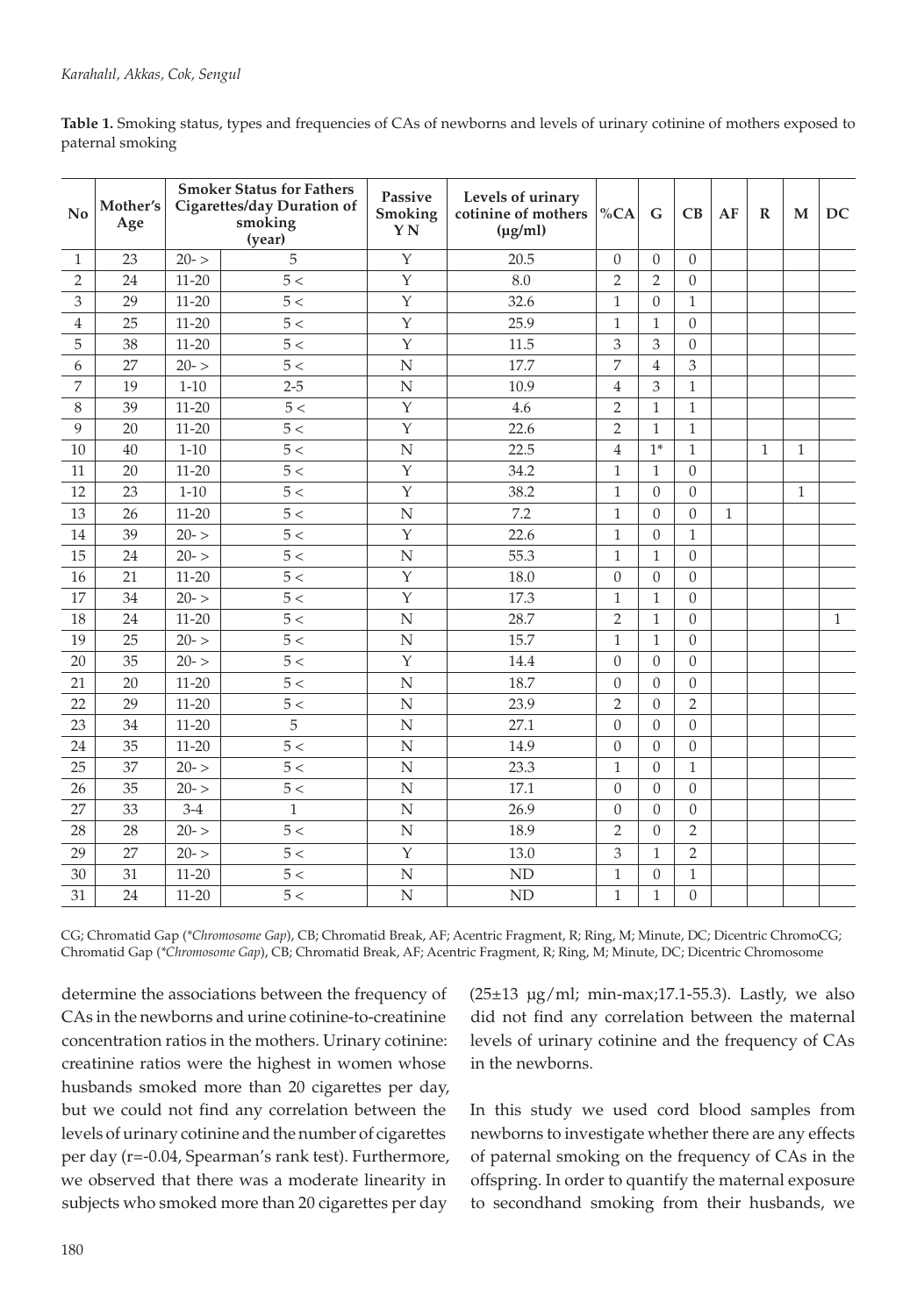| $\mathbf {No}$   | $\rm Age$ | $\%CA$           | ${\bf G}$        | $\mathbf C\mathbf B$ | $\bf AF$ | ${\bf R}$ | $\mathbf M$ | $\mathbf{D}\mathbf{C}$ |
|------------------|-----------|------------------|------------------|----------------------|----------|-----------|-------------|------------------------|
| $\,1\,$          | 28        | $\,1$            | $1*$             | $\boldsymbol{0}$     |          |           |             |                        |
| $\overline{c}$   | 23        | $\,4$            | $2*$             | $\overline{2}$       |          |           |             |                        |
| $\overline{3}$   | 38        | $\overline{2}$   | $\boldsymbol{0}$ | $\,1\,$              | $\,1\,$  |           |             |                        |
| $\,4$            | 35        | $\overline{2}$   | $\,1$            | $\boldsymbol{0}$     | $\,1\,$  |           |             |                        |
| 5                | 22        | $\boldsymbol{0}$ | $\boldsymbol{0}$ | $\boldsymbol{0}$     |          |           |             |                        |
| $\boldsymbol{6}$ | $20\,$    | $\mathfrak{Z}$   | $\sqrt{2}$       | $\boldsymbol{0}$     |          |           | $\,1\,$     |                        |
| $\boldsymbol{7}$ | 22        | $\boldsymbol{0}$ | $\boldsymbol{0}$ | $\boldsymbol{0}$     |          |           |             |                        |
| $8\,$            | $30\,$    | $\,4$            | $2 (+1*)$        | $\,1$                |          |           |             |                        |
| $\overline{9}$   | $30\,$    | $\,1$            | $\,1$            | $\boldsymbol{0}$     |          |           |             |                        |
| $10\,$           | 28        | $\,1$            | $\,1$            | $\boldsymbol{0}$     |          |           |             |                        |
| $11\,$           | $27\,$    | $\,4$            | $\sqrt{2}$       | $\,1\,$              |          |           |             | $\,1\,$                |
| $12\,$           | 25        | $\boldsymbol{0}$ | $\mathbf{0}$     | $\boldsymbol{0}$     |          |           |             |                        |
| 13               | 31        | $\,1$            | $1*$             | $\boldsymbol{0}$     |          |           |             |                        |
| $14\,$           | $23\,$    | $\,1\,$          | $1\,^*$          | $\boldsymbol{0}$     |          |           |             |                        |
| $15\,$           | 36        | $\boldsymbol{0}$ | $\boldsymbol{0}$ | $\boldsymbol{0}$     |          |           |             |                        |
| $16\,$           | 38        | $\overline{2}$   | $1^*$            | $\,1\,$              |          |           |             |                        |
| $17\,$           | 31        | $\,1\,$          | $\boldsymbol{0}$ | $\,1\,$              |          |           |             |                        |
| $18\,$           | 29        | $\,1$            | $\,1$            | $\boldsymbol{0}$     |          |           |             |                        |
| 19               | 28        | $\boldsymbol{0}$ | $\boldsymbol{0}$ | $\boldsymbol{0}$     |          |           |             |                        |
| $20\,$           | $30\,$    | $\mathfrak{Z}$   | $\sqrt{2}$       | $\,1\,$              |          |           |             |                        |
| 21               | $24\,$    | $\boldsymbol{0}$ | $\boldsymbol{0}$ | $\boldsymbol{0}$     |          |           |             |                        |
| 22               | $30\,$    | $\mathbf{1}$     | $\mathbf{1}$     | $\boldsymbol{0}$     |          |           |             |                        |
| $23\,$           | $26\,$    | $\boldsymbol{0}$ | $\boldsymbol{0}$ | $\boldsymbol{0}$     |          |           |             |                        |
| 24               | 25        | $\boldsymbol{0}$ | $\boldsymbol{0}$ | $\boldsymbol{0}$     |          |           |             |                        |
| $25\,$           | 24        | $\boldsymbol{0}$ | $\boldsymbol{0}$ | $\boldsymbol{0}$     |          |           |             |                        |
| $26\,$           | 26        | $\,1\,$          | $\,1$            | $\boldsymbol{0}$     |          |           |             |                        |
| $27\,$           | 23        | $\sqrt{2}$       | $\,1$            | $\boldsymbol{0}$     |          |           | $\,1$       |                        |
| $28\,$           | 27        | $\boldsymbol{0}$ | $\boldsymbol{0}$ | $\boldsymbol{0}$     |          |           |             |                        |
| 29               | 23        | $\boldsymbol{0}$ | $\boldsymbol{0}$ | $\boldsymbol{0}$     |          |           |             |                        |
| $30\,$           | 36        | $\overline{2}$   | $2^\ast$         | $\boldsymbol{0}$     |          |           |             |                        |
| 31               | 32        | $\boldsymbol{0}$ | $\boldsymbol{0}$ | $\boldsymbol{0}$     |          |           |             |                        |

Table 2. Types and frequencies of CAs of newborns that were not exposed to paternal smoking

CG; Chromatid Gap (*\*Chromosome Gap*), CB; Chromatid Break, AF; Acentric Fragment, R; Ring, M; Minute, DC; Dicentric Chromosome -Only No 11 passively exposed to smoking.

collected urine samples from mothers and analyzed the levels of cotinine. Cotinine, the major metabolite of nicotine, can be detected in saliva or urine and is a commonly used biochemical indicator of smoking status. Several studies have reported a significant correlation between the number of cigarettes per day and urinary cotinine concentrations in the smoker. Our study shows that urinary cotinine: creatinine ratios were the highest in women whose husbands smoked more than 20 cigarettes per day, but we could

not find a statistically significant correlation between the levels of urinary cotinine and the number of cigarettes per day. However, we observed that there was a moderate linearity in subjects smoked more than 20 cigarettes per day (in heavy smokers).

#### **DISCUSSION**

Cigarette smoke contains several well-known carcinogens and DNA damaging agents. A substantial number of human health problems have been directly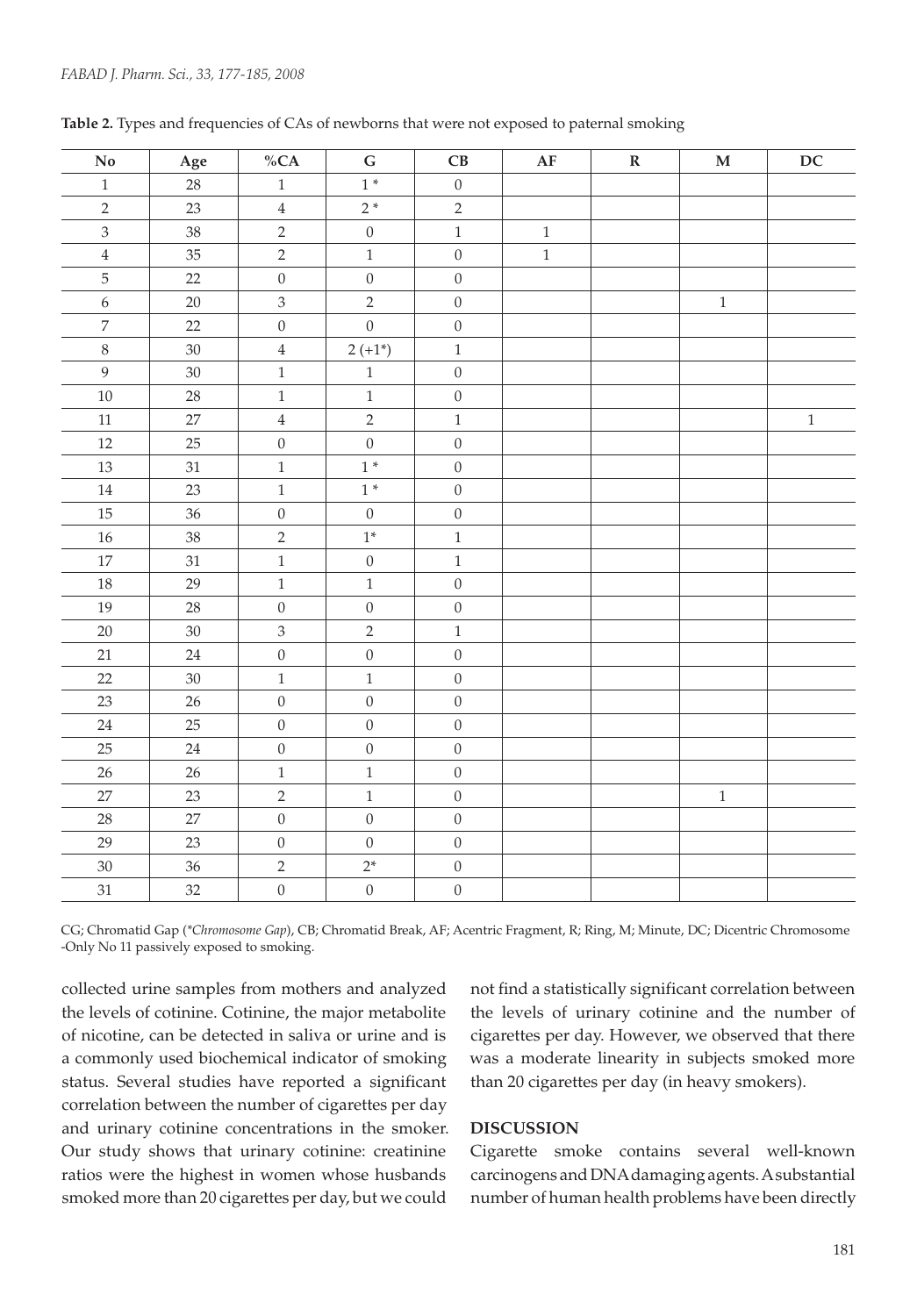| Paternal   |    | <b>Frequency of CA</b><br>$%$ (mean $\pm$ SD) | Min-Max | Frequency of CA % (excluding<br>$gap (mean \pm SD)$ | Min-Max |
|------------|----|-----------------------------------------------|---------|-----------------------------------------------------|---------|
| Smoker     | 31 | $1.45 \pm 1.52^*$                             | $0 - 7$ | $0.71 \pm 0.9$                                      | $0 - 3$ |
| Non-smoker | 31 | $1.19 \pm 1.30$                               | $0 - 4$ | $0.42 \pm 0.67$                                     | $0 - 2$ |

**Table 3.** Mean frequency of CAs in newborns

\*p=0.05, Student's t-test

attributed to smoking. Studies of large populations using cytogenetic banding techniques for CAs have given mixed results, with one study finding that CAs frequencies were not increased by smoking (15) and another finding that smoking caused a 10–20% increase (16). Smaller studies have also given mixed results; however, several have found significant increased frequencies of CAs in lymphocytes from smokers relative to non-smokers (17-19). Exposure to secondhand smoking, both in utero and in infancy has also been linked to numerous adverse health outcomes in young children (3). It is well established that newborns of women who smoke during pregnancy have twice the risk of intrauterine growth retardation or low birth weight compared to infants of non-smokers (20). On the other hand, very little is known about the contribution of paternal smoking to cigarette associated health effects in children. There was no significant linear trend between the maternal age at the time of delivery and the frequency of CAs in newborns of smoking and nonsmoking fathers, respectively (r=−0.013, *p*=0.9 and r=−0.02, *p*=0.9, respectively).

We also compared the frequency of CAs in the newborns of smoking fathers to non-smoking fathers regarding environmental tobacco smoke (Not shown). We could not find any significant difference between the frequencies of CAs of the newborns of smoking fathers and those of the non-smoking fathers regarding environmental tobacco smoke. We observed that environmental tobacco smoke did not contribute to newborn exposure and induce paternal smoking.

Burquet et al. measured cotinine with highperformance liquid chromatography from mothers' urine samples. The average cotinine level for

non-smoking mothers, for those who smoked one to nine cigarettes a day and heavy smokers (ten or more cigarettes per day) were 0.21, 2.17 and 4.28 mol/l respectively (p<0.001) (10) and found correlation in heavy smokers. Sorsa et al. investigated cytogenetic effects of tobacco smoke among involuntary smokers. They could not find any induction of chromosomal damage (21). The few studies on this subject suggested that paternal smoking is as important as maternal smoking on newborn development and childhood health prognostics. Thus, reducing exposure to parental tobacco smoke in infancy is likely to bring about significant improvements in infant health.

Most studies have addressed paternal smoking and their effects on pulmonary functions, intellectual capacity, respiratory system etc. We investigated the effects of paternal smoking on the frequency of CAs in newborns and analyzed the levels of cotinine in mother's urine samples to confirm their exposure to father's smoking habit. Furthermore, we investigated whether there was any correlation between the levels of urinary cotinine and the number of cigarettes per day in mothers exposure to father's smoking.

Several studies indicated that maternal and paternal smoking increased genotoxicity. Zalacain et al. and Pluth et al. described an increase in micronuclei and translocations in the newborns of smoking mothers (4, 22). Perera et al. reported that adults exposed to air pollution in Poland had increased levels of aromatic-DNA adducts and CAs in peripheral blood samples ( $p$ <0.01), and that aromatic adducts were significantly higher in Polish newborns than in mothers (p=0.002), indicating greater susceptibility of the fetus to DNA damage (23). In our previous study, the frequencies of Sister Chromatid Exchange (SCE)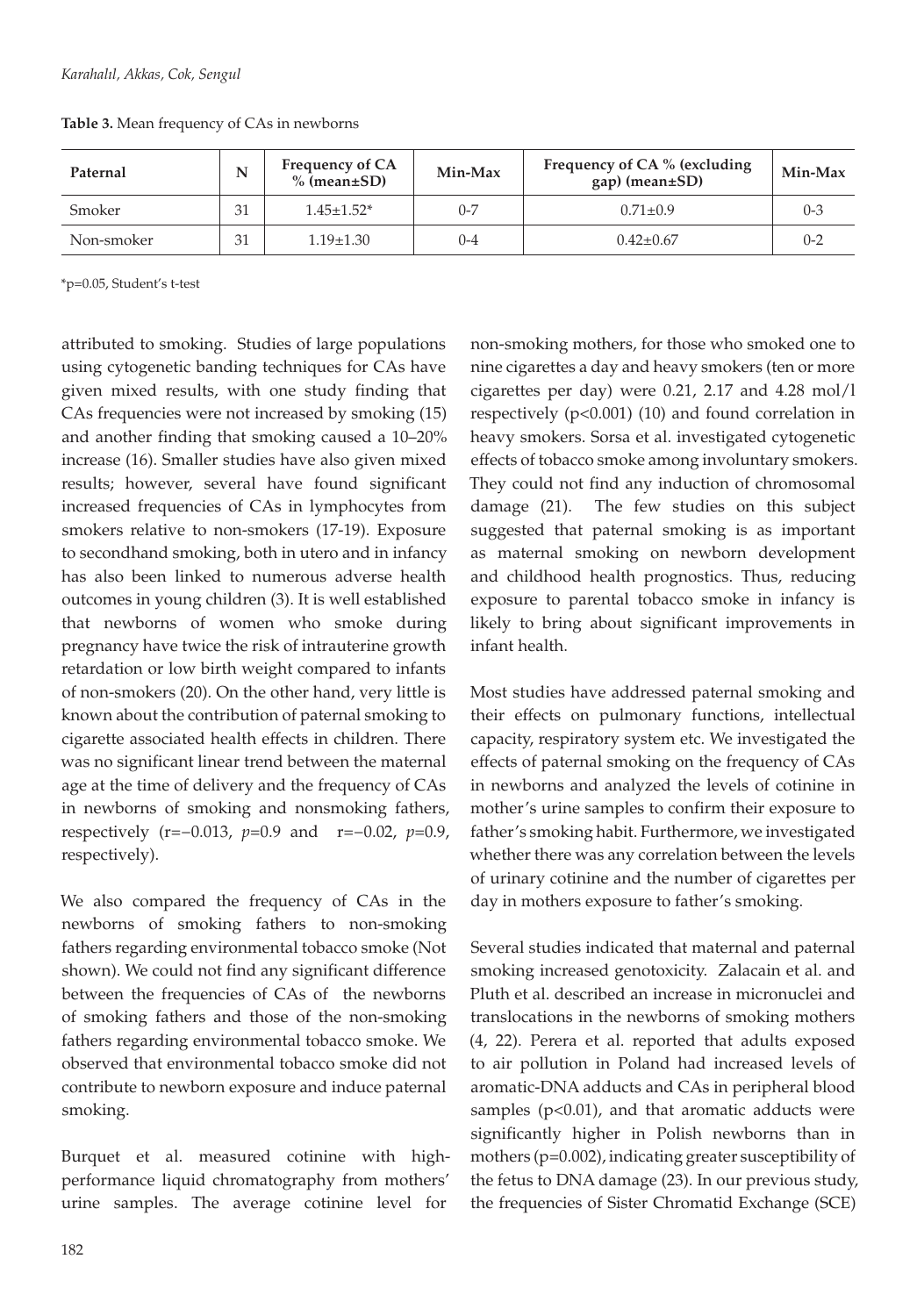in lymphocytes of 21 smoking mothers and their 21 newborns were compared to those of 10 infants whose mothers had never smoked and to those of 8 infants whose mothers were passive smokers, and reported high exposure to environmental tobacco smoke. A significant difference was found between the mothers and newborns in both smoking and non-smoking subjects (7.31±1.40 and 5.06±0.62;  $5.20 \pm 1.14$  and  $3.83 \pm 0.45$ , respectively), however, the levels of cotinine were not measured to confirm the mothers' statements regarding their smoking habits (23). In the present study, we found statistically significant increase in the frequencies of CA in the newborns exposed to paternal smoking compared to those who were not paternally exposed. Our data is consistent with Zalacain and Pluit et al.'s results. SCE frequencies in peripheral lymphocytes are generally elevated among smokers compared to non-smokers. Numerous studies of SCE frequencies in peripheral lymphocytes in environmentally or occupationally exposed or unexposed populations have found that cigarette smoking induces SCEs and can be a confounding factor in occupational studies (5). Ermis et al. investigated the serum and milk in active smoking and non-smoking mothers, and their infants' insulin-like growth factor-I (IGF-I) and insulin-like growth factor binding protein-3 (IGFBP-3) levels. They did not find any difference in either IGF-I, IGFBP-3 or IGF-I/IGFBP-3 ratios in the serum and milk of mothers, and their infants' serum samples relative to maternal smoking (3).

On the other hand, there are many controversial studies about the effect of paternal smoking on newborns. Venners et al. investigated exposureresponse relationship between paternal smoking and children's pulmonary function. Their analysis did not reveal a significant association between exposure to paternal smoking and a decrease in pulmonary functions (25). Mascola et al. investigated urine cotinine levels from breast-fed and bottle-fed infants of smoking mothers and they reported that breast fed infants of smoking mothers had 10-fold higher urine cotinine levels than bottle fed infants whose mother's smoked (26). In our study, we could not find any correlation between the levels of cotinine and the frequencies of CA, but drastically an increase

in the levels of cotinine was observed in mothers who smoked more than 20 cigarettes per day. Mitchell et al. assessed the effect of maternal smoking and environmental tobacco smoke on the risk of small for gestational age infants (SGA) and showed that maternal smoking in pregnancy was associated with an increased risk of SGA, but they could not detect an increased risk of SGA with paternal smoking (20).

In the present study, we found that urinary cotinine: creatinine ratios were the highest in women whose husbands smoked more than 20 cigarettes per day. Also, the study of Köhler et al. (27) supported our study. They assessed prenatal smoke exposure by determining nicotine and its metabolites in maternal and neonatal urine. They found that the newborns of active smokers exhibited significantly higher nicotine metabolite concentrations than did those of either non-exposed women or passive smokers (27). Groner et al. compared tobacco smoke exposure in mothers and their healthy children less than 3 years old using hair cotinine (HC) levels as an objective long-term measure of exposure. They obtained that children of nonsmokers had higher HC levels than their mothers  $(0.77 \text{ ng/mg vs. } 0.35 \text{ ng/mg})$ , while HC levels of smokers and their children were not different (1.91 ng /mg vs. 1.92 ng/mg, p=0.978) (28).

While complementary studies are necessary to define the nature of the relationship between the observed effects and smoking, this study underlines the fact that the reduction of prevalence of paternal smoking and environmental tobacco smoke exposure in pregnant women is a major health issue. Scoring CAs, besides assessing exposure to smoking, may be useful for early diagnosis of some heritable chromosome instability syndromes and predict some adverse health effects in the future. In conclusion, couples planning to have children would be well advised to stop smoking before pregnancy and to refrain from exposure to active and passive smoking during pregnancy.

Tobacco smoke is genotoxic, and the increase of CA s frequencies in active smokers is nowadays a generally accepted fact, as shown by a number of studies. However, no absolute determinations can be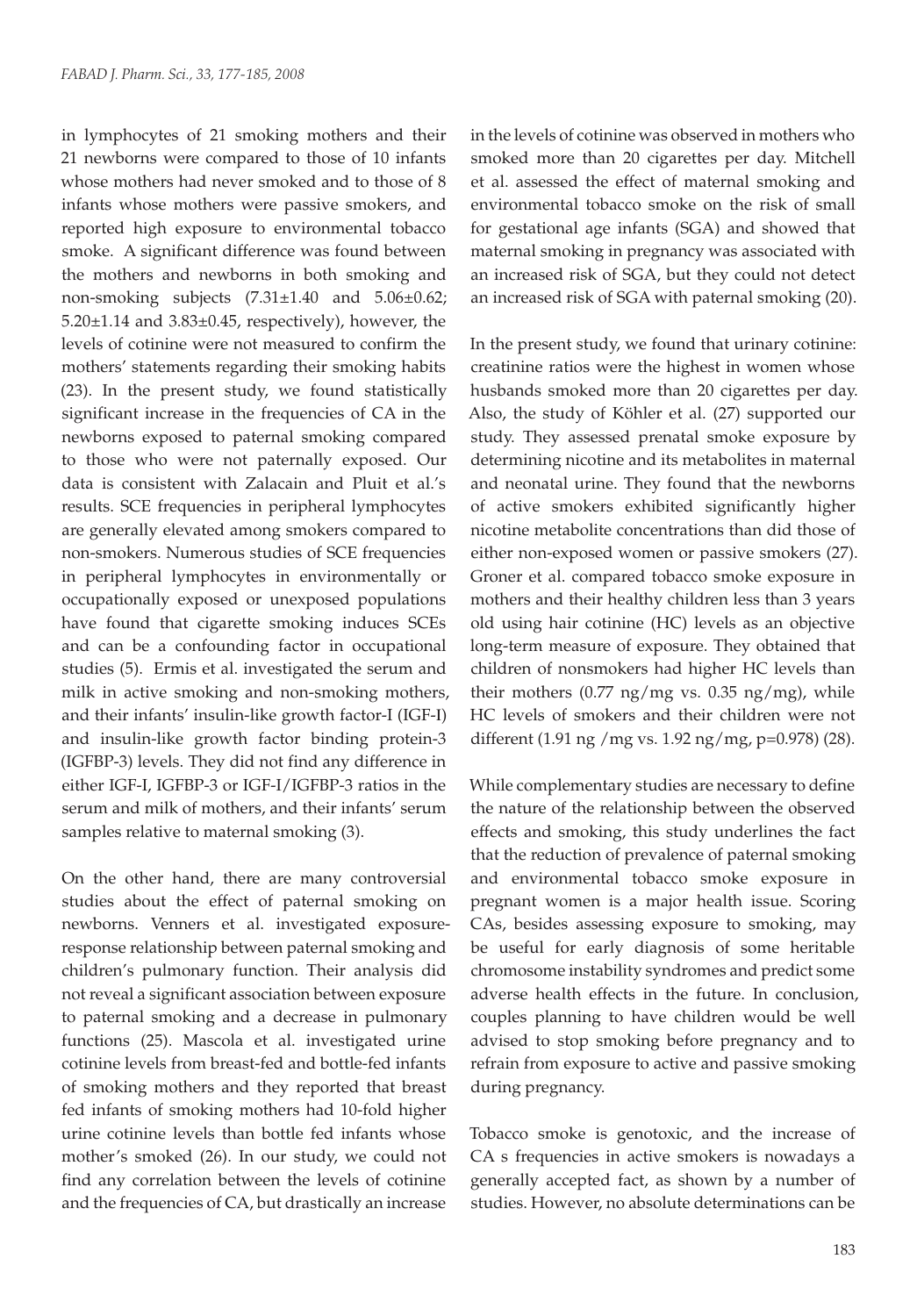concluded regarding the effect of paternal smoking or maternal smoking on the fetus, either from our study or others, but there is evidence which points out that smoking is genotoxic to the fetus. Our results presented in this paper will hopefully prompt further research in this direction.

## **ACKNOWLEDGEMENT**

Experiments carried out in the present study comply with the current laws of the country in which the experiments were performed. The authors also wish to thank all subjects who volunteered to participate.

# **REFERENCES**

- 1. Obe G, Vogt HJ, Madle S, Fahning A, Heller WD. Double-blind study on the chromosomes of human peripheral blood lymphocytes in vivo. *Mutation Res 92*: 309-319,1982.
- 2. Rowland RE, Harding KM. Increased sister chromatid Exchange in the peripheral blood lymphocytes of young women who smoke cigarettes. *Hereditas*;131: 143-46,1999.
- 3. Ermis B, Altinkaynak K, Yildirim A, Ozkan B. Influence of smoking on serum and milk of mothers, and their infants' serum insulin-like growth factor-1 and insulin-like growth factor binding protein-3 levels. *Horm Res* 62: 288-292, 2004.
- 4. Zalacain M, Sierrasesumaga L, Larrannaga C et al. Effects of benzopyrene-7,8-diol-9,10-epoxide (BPDE) in vitro and of maternal smoking in vivo on micronuclei frequencies in fetal cord blood. *Pediatr Res* 60:180-184, 2006.
- 5. DeMarini DM. Genotoxicity of tobacco smoke and tobacco smoke condensate: a review. *Mutat Res* 567:447-74, 2006.
- 6. Patmore HS, Cawkwell L, Stafford ND, Greenman J. Unraveling the chromosomal aberrations of head and neck squamous cell carcinoma. *Ann Surg Onco* 12: 831-842, 2005.
- 7. Solomon E, Borrow J, Goddard AD. Chromosome aberrations and cancer. *Science* 254:1153-1160, 1991.
- 8. El-Zein R, Abdel-Rahman SZ, Conforti-Froes N, Alpard SK, Zwischenberger JB. Chromosome aberrations as a predictor of clinical outcome for

smoking associated lung cancer. *Cancer Lett* 158: 65-71, 2000.

- 9. Rowland RE, Harding KM. Increased sister chromatid exchange in the peripheral blood lymphocytes of young women who smoke cigarettes. *Hereditas* 131:143-146, 1999.
- 10. Burguet A, Berard M, Woronoff AS, Roth P, Menetrier M, Vanlemmens P, Schaal JP, Menget A. An appreciation of maternal smoking with high-performance liquid chromatographic determination of maternal and neonatal urinary cotinine. *Gynecol Obstet Biol Reprod* 30:66-73, 2001.
- 11. Karahalil B, Yağar S, Bahadir G, Durak P, Sardaş S. Diazepam and propofol used as anesthetics during open-heart surgery do not cause chromosomal aberrations in peripheral blood lymphocytes. *Mutation Res* 581: 181-186, 2005.
- 12. Beckett AH, Triggs EJ: Determination of nicotine and its metabolite, cotinine in urine by Gas Chromatography. *Nature* 211:1415-1417, 1966.
- 13. Cok İ, Ozturk R: Urinary cotinine levels of smokeless tobacco (Maras powder) users. *Hum Exp Toxicol* 19:650-655, 2000.
- 14. Cooper JM, Biggs HG. A evaluation of four methods of measuring urinary creatinine. *Clin. Chem* 25: 665-674, 1961.
- 15. Bender MA, Preston RJ, Leonard RC, Pyatt BE, Gooch PC. Chromosomal aberration and sisterchromatid exchange frequencies in peripheral blood lymphocytes of a large human population sample. *Mutat Res* 204**:** 421–433, 1988.
- 16. A Nordic Data Base on Somatic Chromosome Damage in Humans: *Mutat Res* 241: 325–337, 1990.
- 17. Littlefield LG, Joiner EE. Analysis of chromosome aberrations in lymphocytes of long-term heavy smokers. *Mutat Res* 170:145–150, 1986.
- 18. Sinués M Izquierdo, Viguera JP. Chromosome aberrations and urinary thioethers in smokers. *Mutat Res* 240, 289–293, 1990.
- 19. Tawn EJ, Whitehouse CA. Frequencies of chromosome aberrations in a control population determined by G banding, *Mutat Res* 490:171–177,2001.
- 20. Mitchell EA, Thompson JM, Robinson E, Wild CJ, Becroft DM, Clark PM, Glavish N, Pattison NS, Pryor JE. Smoking, nicotine and tar and risk of